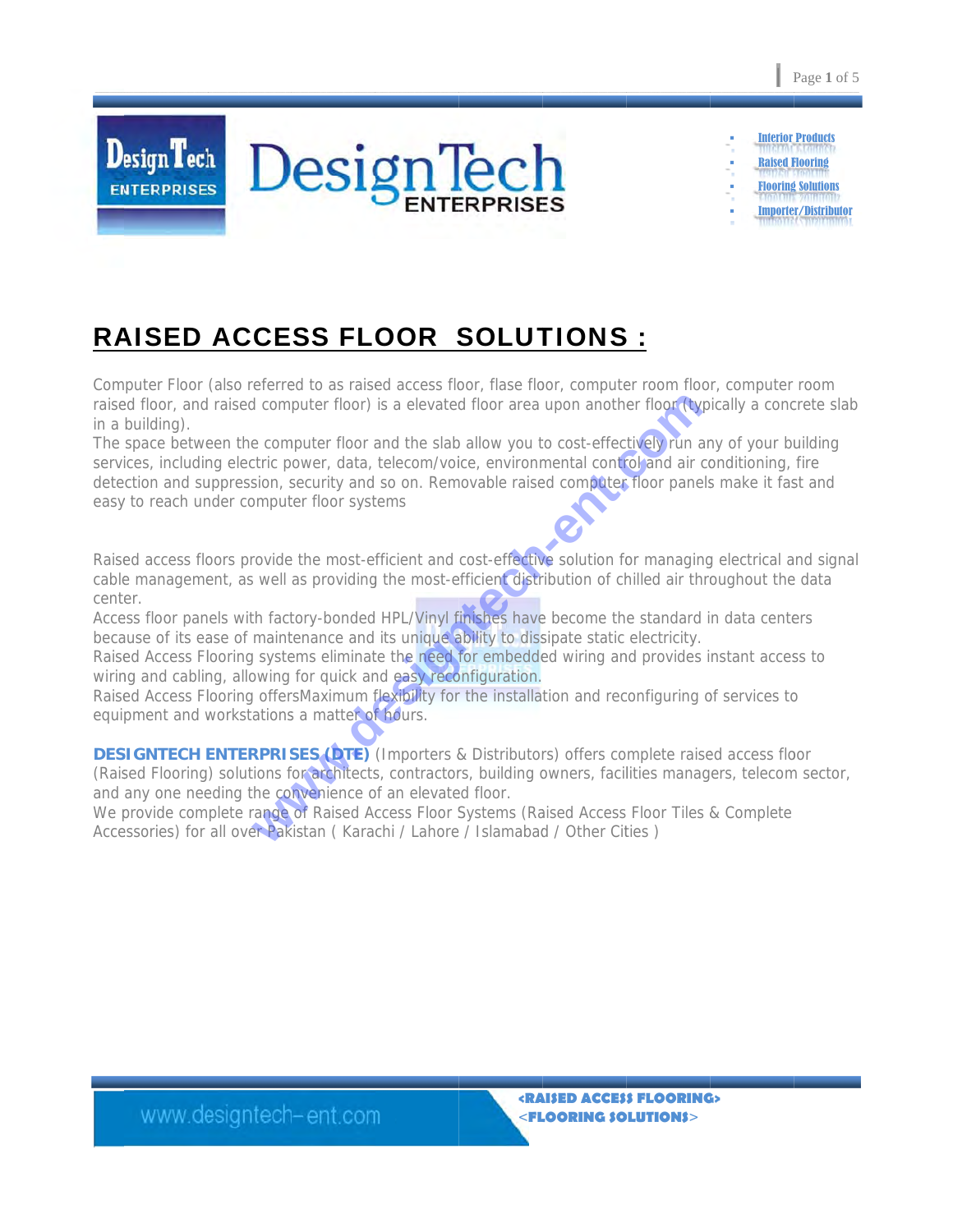

- **Raised Flooring** 
	- **Flooring Solutions**
	- **Importer/Distributor**



#### **Our Solution and Services**

Our services include the installation of raised flooring with adjustable pedestals. The Tiles will be placed on the pedestals; Pedestals will be glued & screwed to the ground for additional security. Earthling braid Wire will be attached to all pedestals and then finally attached to the grounding terminal. Installation of the wall skirting on the side walls and ceiling the joints will be done as required. The job is completed by professional team of workers.



www.designtech-ent.com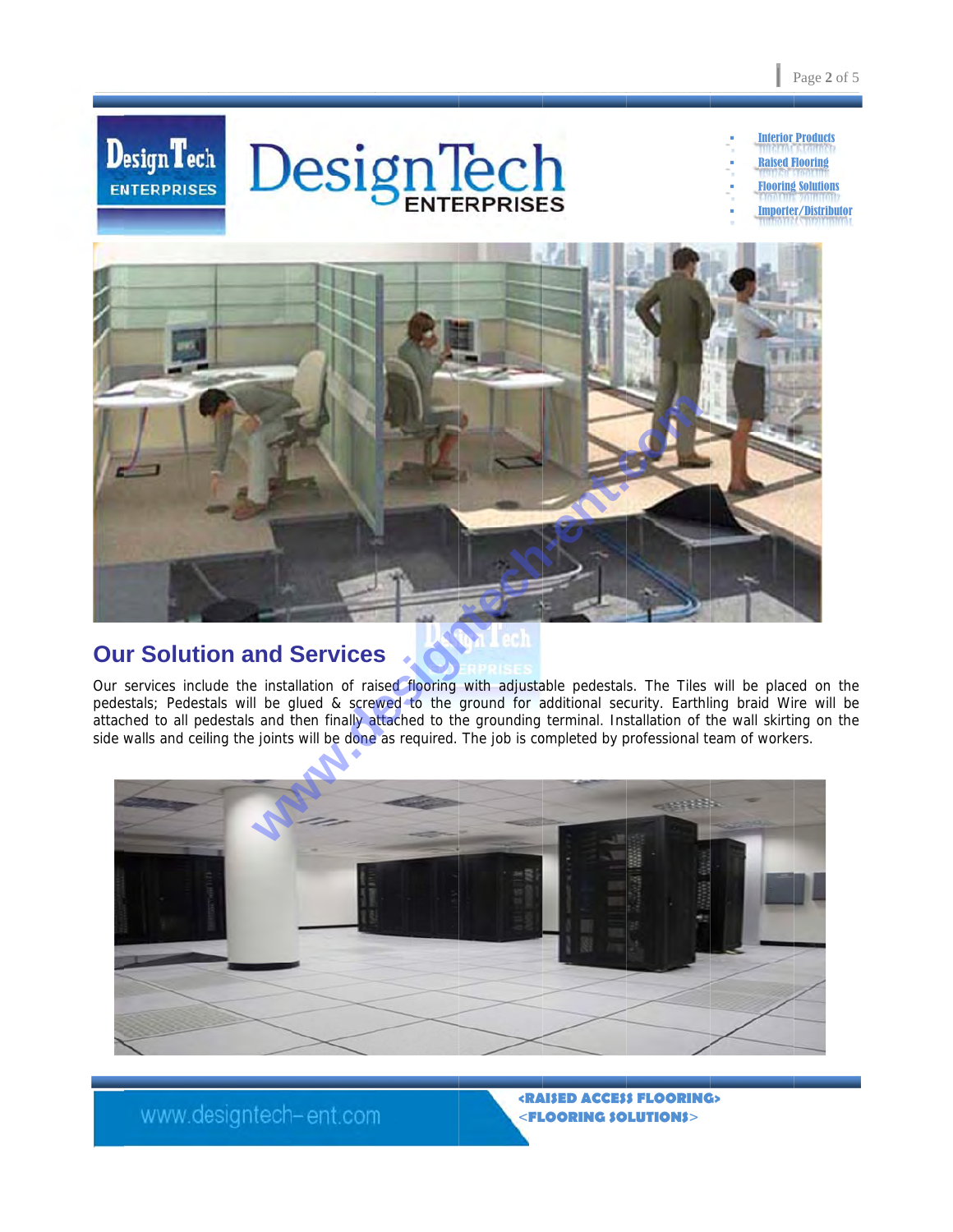**Raised Flooring** 

**Flooring Solutions Importer/Distributor** 

# **RAISED ACCESS FLOORING :**

**DESIGNTECH ENTERPRISES (DTE)** offers a vast range of Raised Access Flooring suitable as per client requirement.

# **HPL (High Pressure Laminate) Raised Flooring:**

Most equipment & computer rooms have a surface covering known as High Pressure Laminate (HPL). HPL has become the standard in equipment & computer room design because of its ease of maintenance and its unique ability to dissipate static electricity.

Raised floor tile size 600X600mm, with HPL (High Pressure Laminate) cover, made of highly compressed chipboard. The bottom side is covered with a galvanized steel sheet for reinforcement the load bearing capacity. The edges are sealed with a special edge trim. (Fire resistance: 45 minutes on 1000 degree centigrade), raised floor tiles are static control.

### **METAL / STEEL Raised Flooring:**

www.designtech-ent.com

Computer Raised Flooring Panels (Imported) of module 600x600mm. Heavy duty tiles using metal sheet at both sides with non-conductive

antistatic top surface and infill.











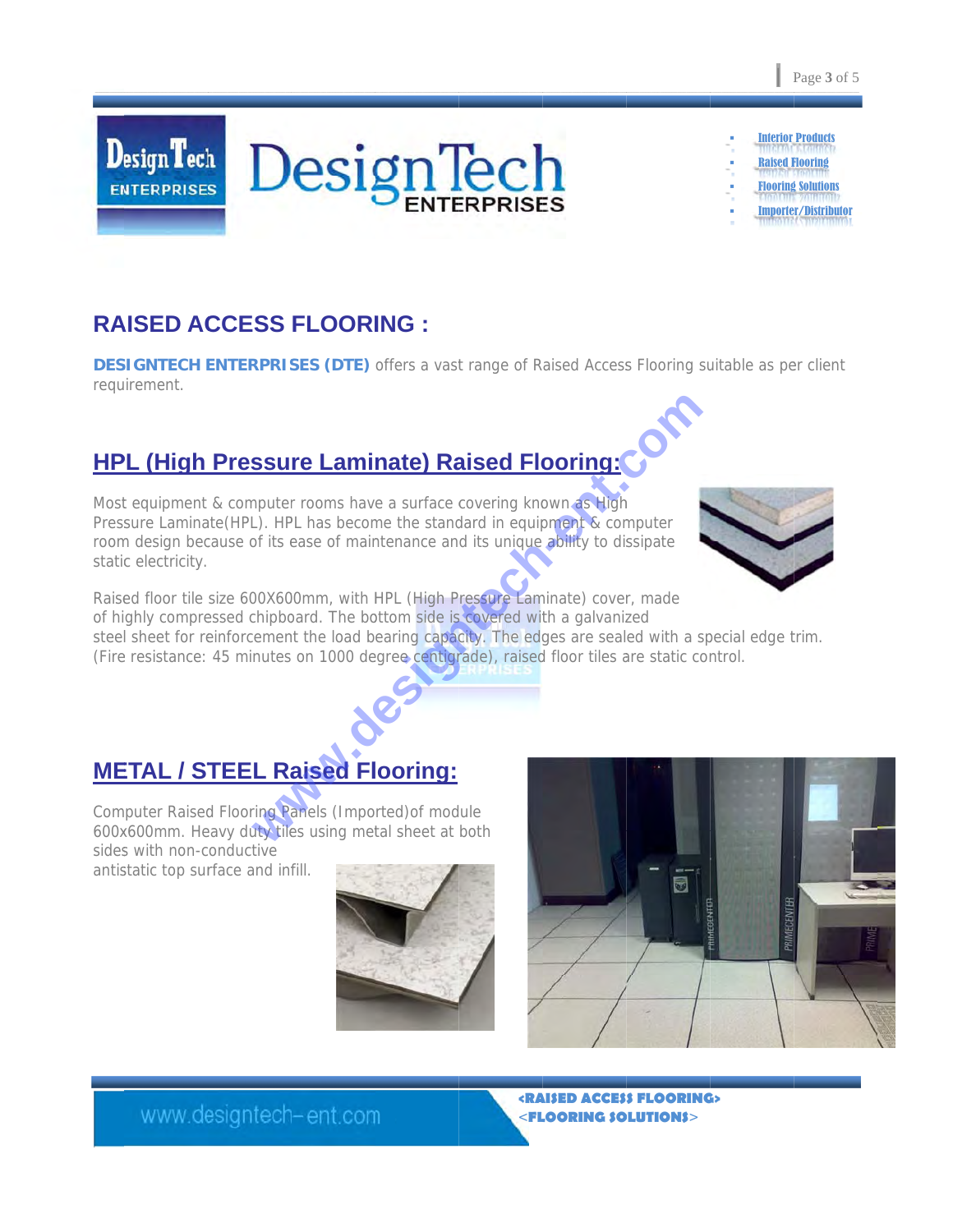

- **Raised Flooring**
- **Flooring Solutions**
- mporter/Distributor

## **WOODEN Raised Flooring:**

Wooden Computer Raised Flooring Panels (Imported) of module 600x600mm.

# **CALCIUM SULPHATE Raised Flooring:**

Calcium Sulphate Computer Raised Flooring Panels (Imported) of module 600x600mm.





www.designtech-ent.com